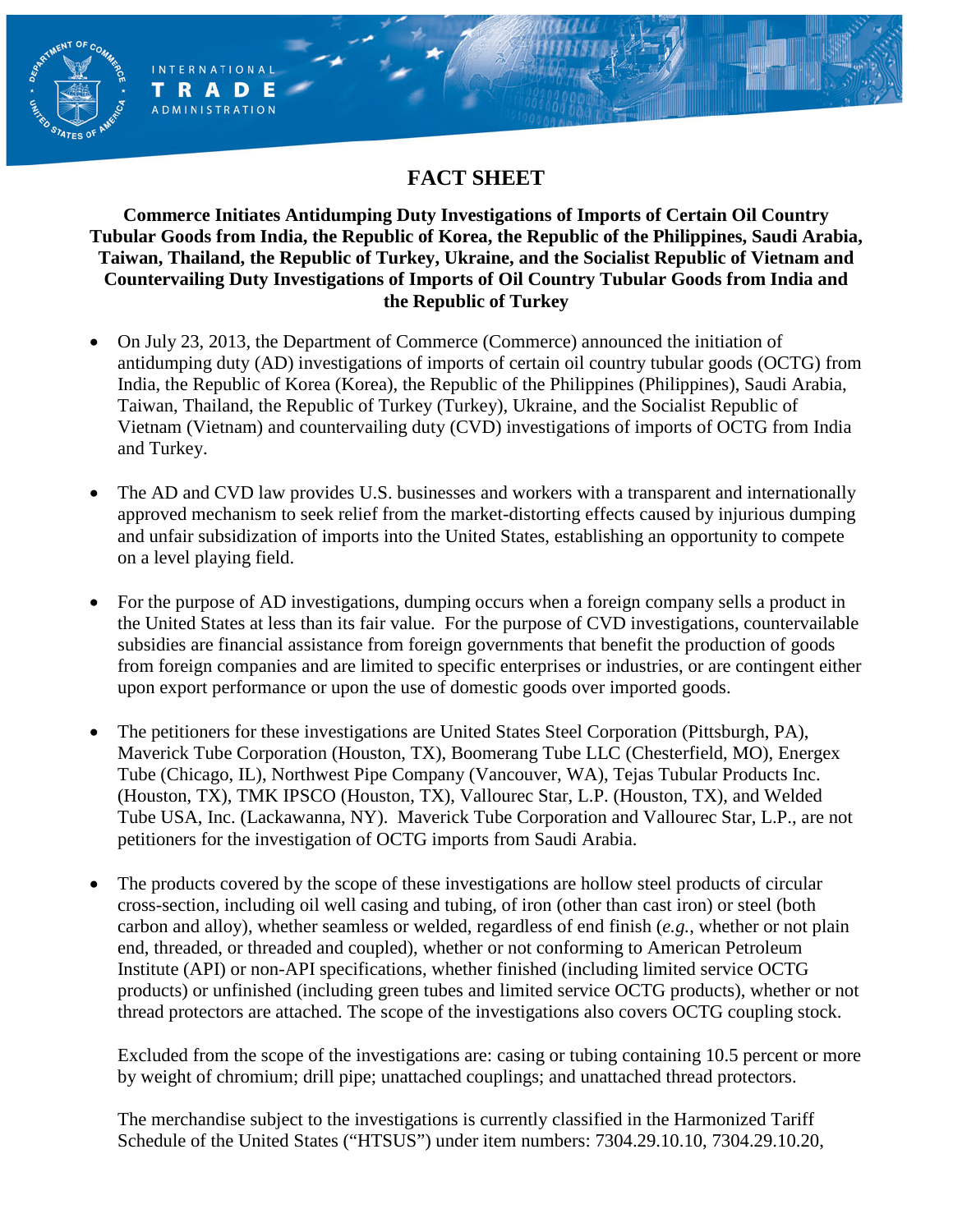7304.29.10.30, 7304.29.10.40, 7304.29.10.50, 7304.29.10.60, 7304.29.10.80, 7304.29.20.10, 7304.29.20.20, 7304.29.20.30, 7304.29.20.40, 7304.29.20.50, 7304.29.20.60, 7304.29.20.80, 7304.29.31.10, 7304.29.31.20, 7304.29.31.30, 7304.29.31.40, 7304.29.31.50, 7304.29.31.60, 7304.29.31.80, 7304.29.41.10, 7304.29.41.20, 7304.29.41.30, 7304.29.41.40, 7304.29.41.50, 7304.29.41.60, 7304.29.41.80, 7304.29.50.15, 7304.29.50.30, 7304.29.50.45, 7304.29.50.60, 7304.29.50.75, 7304.29.61.15, 7304.29.61.30, 7304.29.61.45, 7304.29.61.60, 7304.29.61.75, 7305.20.20.00, 7305.20.40.00, 7305.20.60.00, 7305.20.80.00, 7306.29.10.30, 7306.29.10.90, 7306.29.20.00, 7306.29.31.00, 7306.29.41.00, 7306.29.60.10, 7306.29.60.50, 7306.29.81.10, and 7306.29.81.50.

The merchandise subject to the investigations may also enter under the following HTSUS item numbers: 7304.39.00.24, 7304.39.00.28, 7304.39.00.32, 7304.39.00.36, 7304.39.00.40, 7304.39.00.44, 7304.39.00.48, 7304.39.00.52, 7304.39.00.56, 7304.39.00.62, 7304.39.00.68, 7304.39.00.72, 7304.39.00.76, 7304.39.00.80, 7304.59.60.00, 7304.59.80.15, 7304.59.80.20, 7304.59.80.25, 7304.59.80.30, 7304.59.80.35, 7304.59.80.40, 7304.59.80.45, 7304.59.80.50, 7304.59.80.55, 7304.59.80.60, 7304.59.80.65, 7304.59.80.70, 7304.59.80.80, 7305.31.40.00, 7305.31.60.90, 7306.30.50.55, 7306.30.50.90, 7306.50.50.50, and 7306.50.50.70.

- The HTSUS subheadings above are provided for convenience and customs purposes only. The written description of the scope of the investigations is dispositive.
- In 2012, imports of OCTG from India, Korea, the Philippines, Saudi Arabia, Taiwan, Thailand, Turkey, Ukraine, and Vietnam were valued at an estimated \$216.6 million, \$831.1 million, \$59.7 million, \$99.9 million, \$89.8 million, \$40.5 million, \$135.9 million, \$129.6 million, and \$189.2 million, respectively.

#### **NEXT STEPS**

- The U.S. International Trade Commission (ITC) is scheduled to make its preliminary injury determinations on or before August 16, 2013.
- If the ITC determines that there is a reasonable indication that imports from India, Korea, the Philippines, Saudi Arabia, Taiwan, Thailand, Turkey, Ukraine, and/or Vietnam materially injure, or threaten material injury to, the domestic industry, the investigations will continue and Commerce will be scheduled to make its preliminary CVD determinations in September 2013 and its preliminary AD determinations in December 2013, unless the statutory deadlines are extended. If the ITC preliminary determinations are negative, the investigations will be terminated.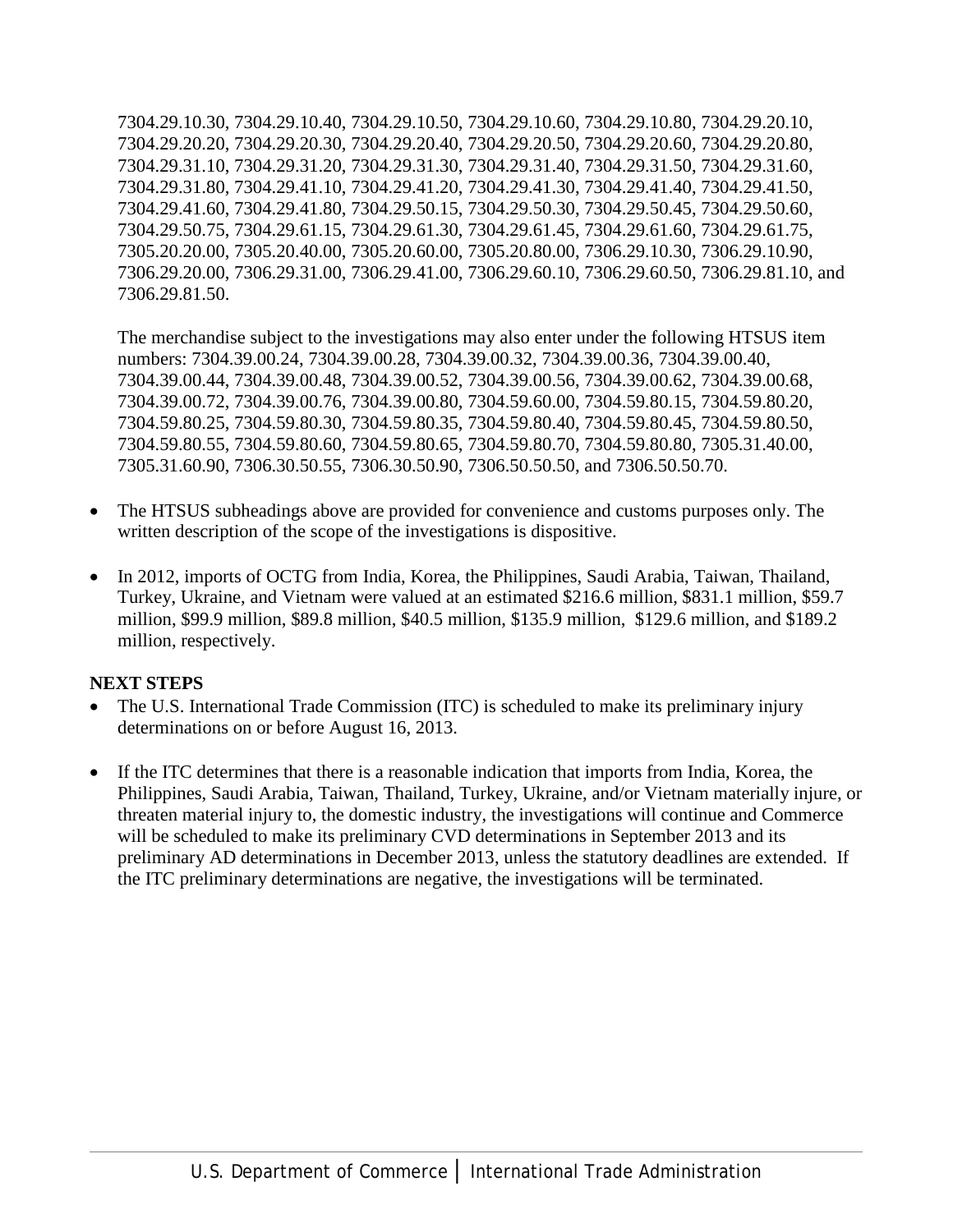## **ALLEGED DUMPING MARGINS:**

| <b>COUNTRY</b>     | <b>DUMPING MARGINS</b>   |  |
|--------------------|--------------------------|--|
| India              | 12.67 to 239.64 percent  |  |
| Korea              | 66.19 to 158.53 percent  |  |
| <b>Philippines</b> | 46.04 to 56.38 percent   |  |
| Saudi Arabia       | 53.34 percent            |  |
| <b>Taiwan</b>      | 68.44 to 70.98 percent   |  |
| <b>Thailand</b>    | 118.32 percent           |  |
| <b>Turkey</b>      | 44.52 to 47.20 percent   |  |
| <b>Ukraine</b>     | 25.75 to 30.76 percent   |  |
| <b>Vietnam</b>     | 103.43 to 111.47 percent |  |

### **ESTIMATED SUBSIDY RATE:**

| <b>COUNTRY</b> | <b>SUBSIDY RATE</b> |  |
|----------------|---------------------|--|
| India          | Above de minimis*   |  |
| <b>Turkey</b>  | Above de minimis*   |  |

\* *de minimis* = less than 1% for developed countries, less than 2% for developing countries.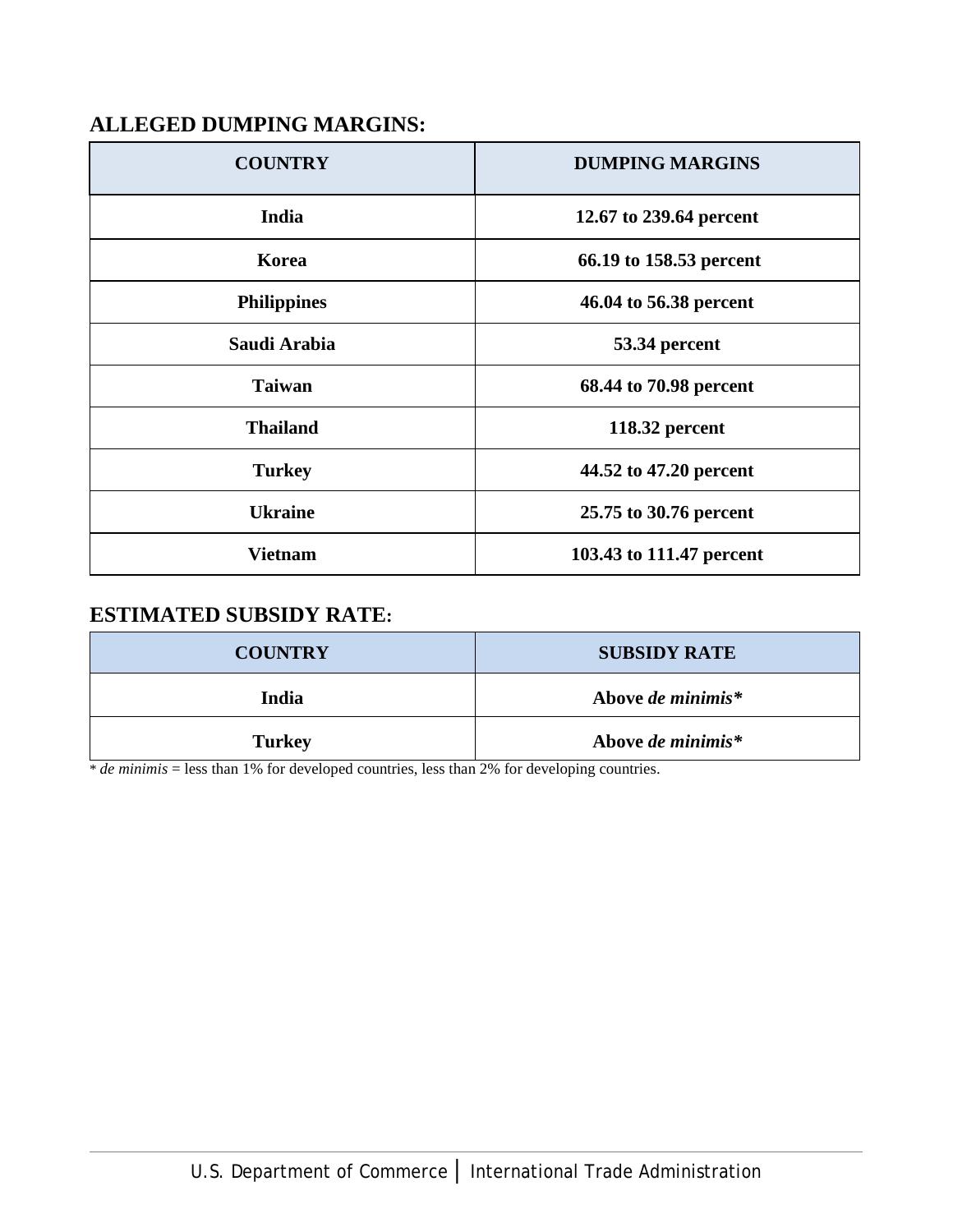### **CASE CALENDAR:**

| <b>EVENT</b>                           | <b>AD</b><br><b>INVESTIGATIONS</b> | <b>CVD</b><br><b>INVESTIGATIONS</b> |
|----------------------------------------|------------------------------------|-------------------------------------|
| <b>Petitions Filed</b>                 | <b>July 2, 2013</b>                | <b>July 2, 2013</b>                 |
| <b>DOC</b> Initiation Date             | <b>July 22, 2013</b>               | <b>July 22, 2013</b>                |
| <b>ITC Preliminary Determinations*</b> | <b>August 16, 2013</b>             | <b>August 16, 2013</b>              |
| <b>DOC Preliminary Determinations</b>  | <b>December 9, 2013</b>            | September 25, 2013                  |
| <b>DOC Final Determinations</b> †      | <b>February 24, 2014</b>           | <b>December 9, 2013</b>             |
| <b>ITC Final Determinations**</b>      | <b>April 8, 2014</b>               | <b>January 23, 2014</b>             |
| <b>Issuance of Orders***</b>           | <b>April 15, 2014</b>              | <b>January 30, 2014</b>             |

NOTE: Commerce preliminary and final determination deadlines are governed by statute. For AD investigations, the deadlines are set forth in sections 733(b) and 735(a) of the Tariff Act of 1930, as amended. For CVD investigations, the deadlines ares set forth in section 703 and 705 of the Tariff Act of 1930, as amended. These deadlines may be extended under certain circumstances.

†Where the deadline falls on a weekend/holiday, the appropriate date is the next business day.

\*If the ITC makes negative preliminary determinations of injury, the investigations are terminated.

\*\*This will take place only in the event of final affirmative determinations by Commerce.

\*\*\*This will take place only in the event of final affirmative determinations by Commerce and the ITC.